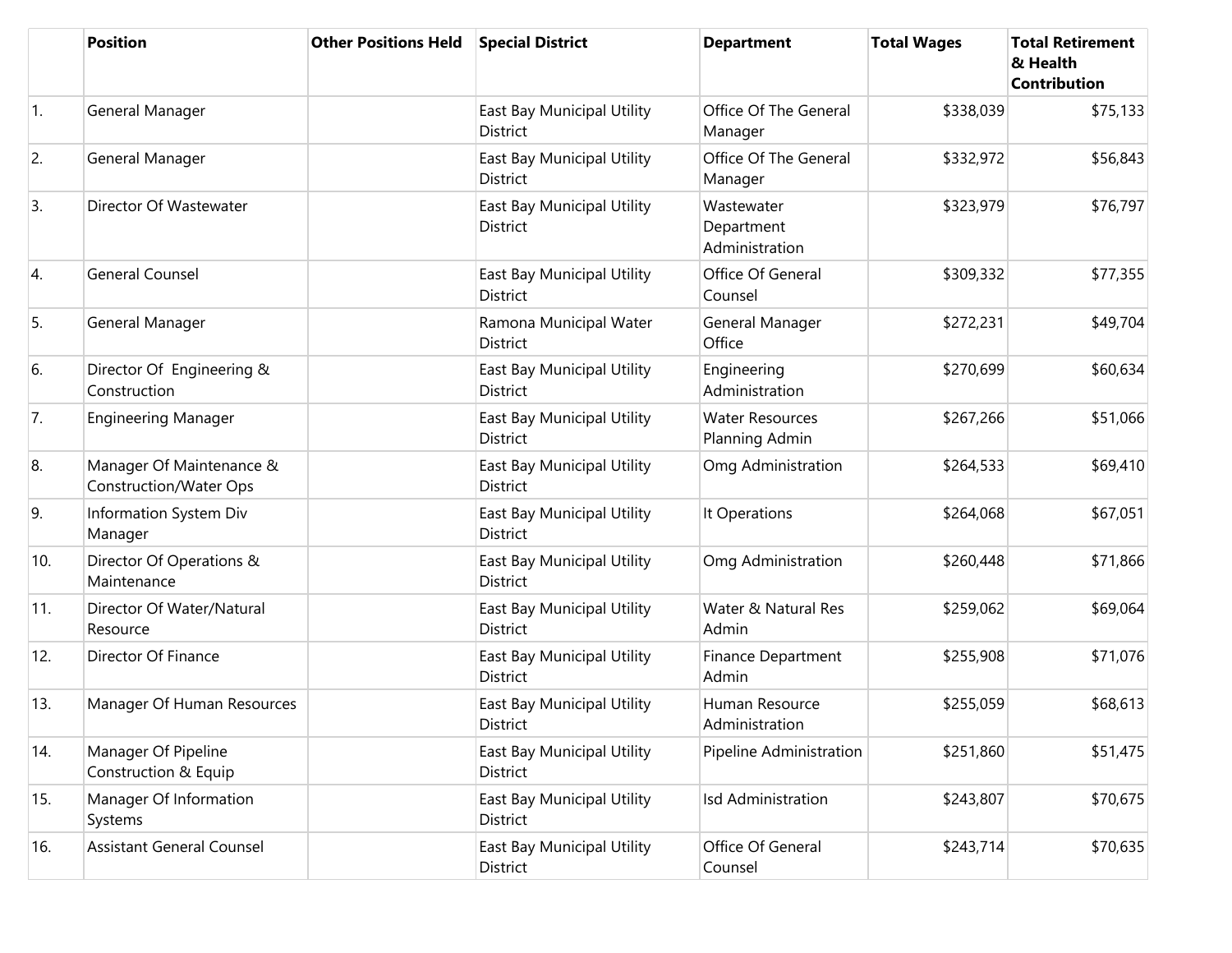| 17. | Information System Div<br>Manager                | East Bay Municipal Utility<br>District        | It Security                                   | \$242,860 | \$64,440 |
|-----|--------------------------------------------------|-----------------------------------------------|-----------------------------------------------|-----------|----------|
| 18. | <b>Special Assistant IV</b>                      | East Bay Municipal Utility<br><b>District</b> | Inter-Governmental<br>Affairs                 | \$241,716 | \$61,944 |
| 19. | <b>Engineering Manager</b>                       | East Bay Municipal Utility<br>District        | <b>Engineering Services</b>                   | \$241,088 | \$67,057 |
| 20. | Senior It Engineer                               | East Bay Municipal Utility<br><b>District</b> | It Operations                                 | \$230,350 | \$39,425 |
| 21. | <b>Engineering Manager</b>                       | East Bay Municipal Utility<br>District        | <b>Water Distribution</b><br>Planning         | \$228,184 | \$48,646 |
| 22. | <b>Engineering Manager</b>                       | East Bay Municipal Utility<br><b>District</b> | Design Admin                                  | \$225,846 | \$63,388 |
| 23. | Maintenance Shift Supervisor                     | East Bay Municipal Utility<br>District        | <b>Continuous Operations</b>                  | \$224,813 | \$52,461 |
| 24. | Manager Of Customer &<br>Comm Svc                | East Bay Municipal Utility<br>District        | <b>Customer Services</b><br>Admin             | \$223,963 | \$64,529 |
| 25. | Special Assistant IV                             | East Bay Municipal Utility<br>District        | Office Of The Gm-<br>Communication            | \$223,164 | \$39,406 |
| 26. | Manager Of Budget                                | East Bay Municipal Utility<br>District        | <b>Budget Office</b>                          | \$223,066 | \$46,126 |
| 27. | Manager Of Fac Maintenance<br>& Construction     | East Bay Municipal Utility<br><b>District</b> | Facilities Mte &<br><b>Construction Admin</b> | \$222,153 | \$44,616 |
| 28. | Attorney III                                     | East Bay Municipal Utility<br>District        | Office Of General<br>Counsel                  | \$221,899 | \$58,656 |
| 29. | <b>Manager Regulatory</b><br>Compliance          | East Bay Municipal Utility<br>District        | <b>Regulatory Compliance</b><br>Admin         | \$221,859 | \$63,209 |
| 30. | <b>Engineering Manager</b>                       | East Bay Municipal Utility<br><b>District</b> | Pipeline Infrastructure                       | \$221,412 | \$62,320 |
| 31. | Dispatch Center Representative                   | East Bay Municipal Utility<br>District        | <b>Continuous Operations</b>                  | \$219,724 | \$36,447 |
| 32. | Information System Div<br>Manager                | East Bay Municipal Utility<br>District        | It Applications                               | \$217,161 | \$42,506 |
| 33. | Manager Of<br>Operations/Maintenance<br>Planning | East Bay Municipal Utility<br>District        | Asset Management                              | \$216,234 | \$53,478 |
| 34. | Manager Of Water Quality                         | East Bay Municipal Utility<br><b>District</b> | <b>Water Quality Office</b>                   | \$214,845 | \$63,533 |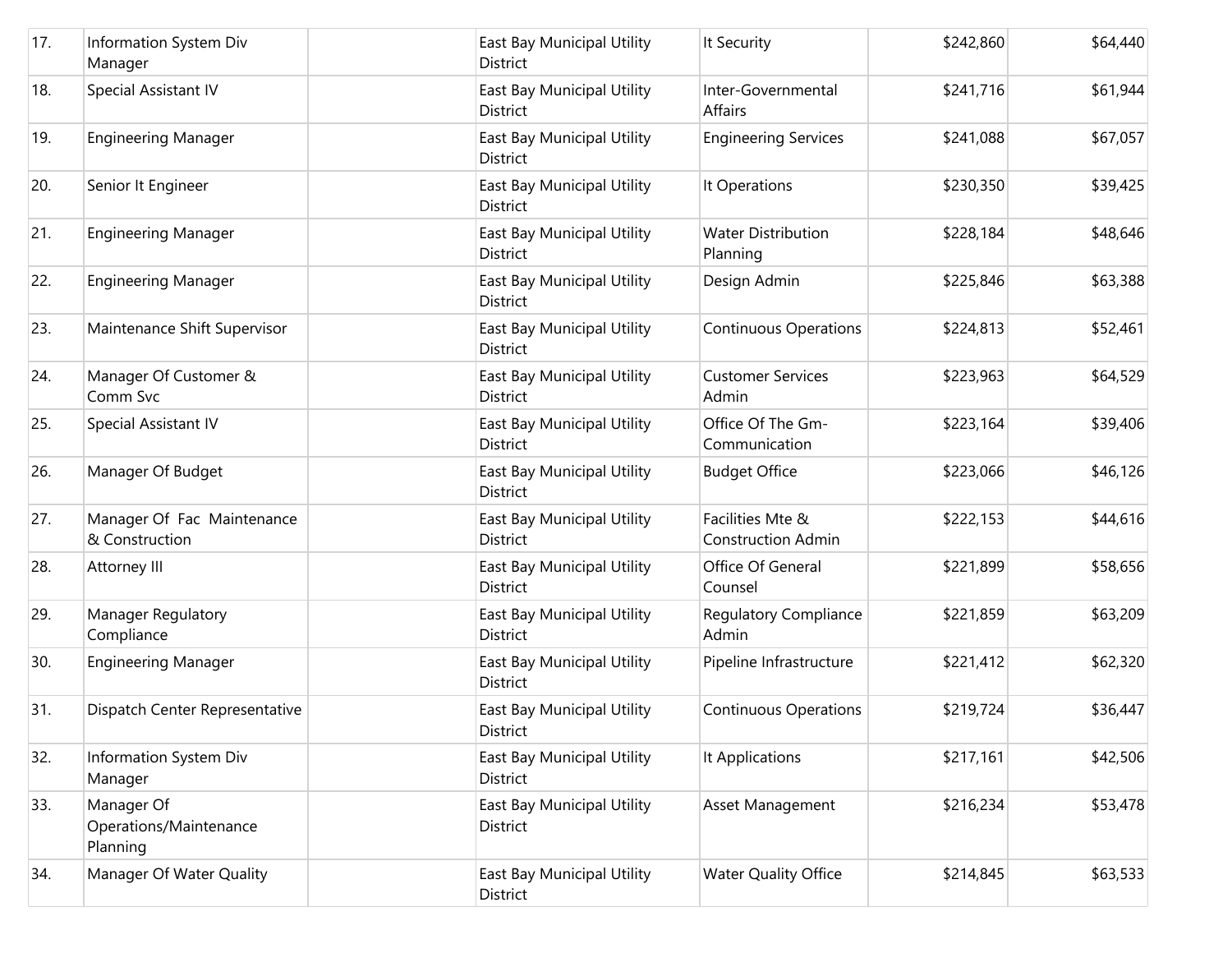| 35. | Controller                                    | East Bay Municipal Utility<br>District        | Accounting                                                 | \$214,841 | \$48,508 |
|-----|-----------------------------------------------|-----------------------------------------------|------------------------------------------------------------|-----------|----------|
| 36. | Manager Of Dist Maintenance<br>& Construction | East Bay Municipal Utility<br>District        | Distribution<br>Maintenance &<br><b>Construction Admin</b> | \$214,574 | \$53,620 |
| 37. | Manager Of Water<br>Supply/Treat/Dist         | East Bay Municipal Utility<br><b>District</b> | <b>Water Supply</b>                                        | \$213,053 | \$60,368 |
| 38. | Construction/Maintenance<br>Superintendent    | East Bay Municipal Utility<br><b>District</b> | South Area Service<br>Center                               | \$212,784 | \$59,191 |
| 39. | Wastewater Plant Operator II                  | East Bay Municipal Utility<br><b>District</b> | <b>Plant Operations</b>                                    | \$211,616 | \$28,629 |
| 40. | Senior Civil Engineer                         | East Bay Municipal Utility<br>District        | Resource Recovery<br>Program                               | \$211,561 | \$60,361 |
| 41. | Attorney III                                  | East Bay Municipal Utility<br>District        | Office Of General<br>Counsel                               | \$211,039 | \$54,636 |
| 42. | Senior Electrical Engineer                    | East Bay Municipal Utility<br>District        | Electrical & Control<br>Eng                                | \$210,745 | \$38,601 |
| 43. | <b>Manager Of Business</b><br>Continuity      | East Bay Municipal Utility<br><b>District</b> | <b>Regulatory Compliance</b><br>Admin                      | \$209,656 | \$59,409 |
| 44. | Manager Of Security &<br>Emergency            | East Bay Municipal Utility<br>District        | Security & Emergency<br>Preparedness                       | \$209,091 | \$61,020 |
| 45. | Manager Of Ww Engineering                     | East Bay Municipal Utility<br>District        | Wastewater<br>Department<br>Administration                 | \$208,688 | \$62,409 |
| 46. | Senior Civil Engineer                         | East Bay Municipal Utility<br><b>District</b> | Specifications & Eng<br>Support                            | \$208,355 | \$57,592 |
| 47. | Supt Water Treat/Dist/Quality                 | East Bay Municipal Utility<br>District        | <b>Water Distribution</b>                                  | \$208,277 | \$59,241 |
| 48. | <b>Plant Maintenance</b><br>Superintendent    | East Bay Municipal Utility<br>District        | Treatment<br>Administration                                | \$207,854 | \$44,135 |
| 49. | Senior Civil Engineer                         | East Bay Municipal Utility<br>District        | <b>Major Facilities</b>                                    | \$207,718 | \$58,482 |
| 50. | <b>Engineering Manager</b>                    | East Bay Municipal Utility<br>District        | Operations                                                 | \$207,460 | \$63,017 |
| 51. | Wastewater Plant Operator II                  | East Bay Municipal Utility<br>District        | <b>Plant Operations</b>                                    | \$207,393 | \$48,574 |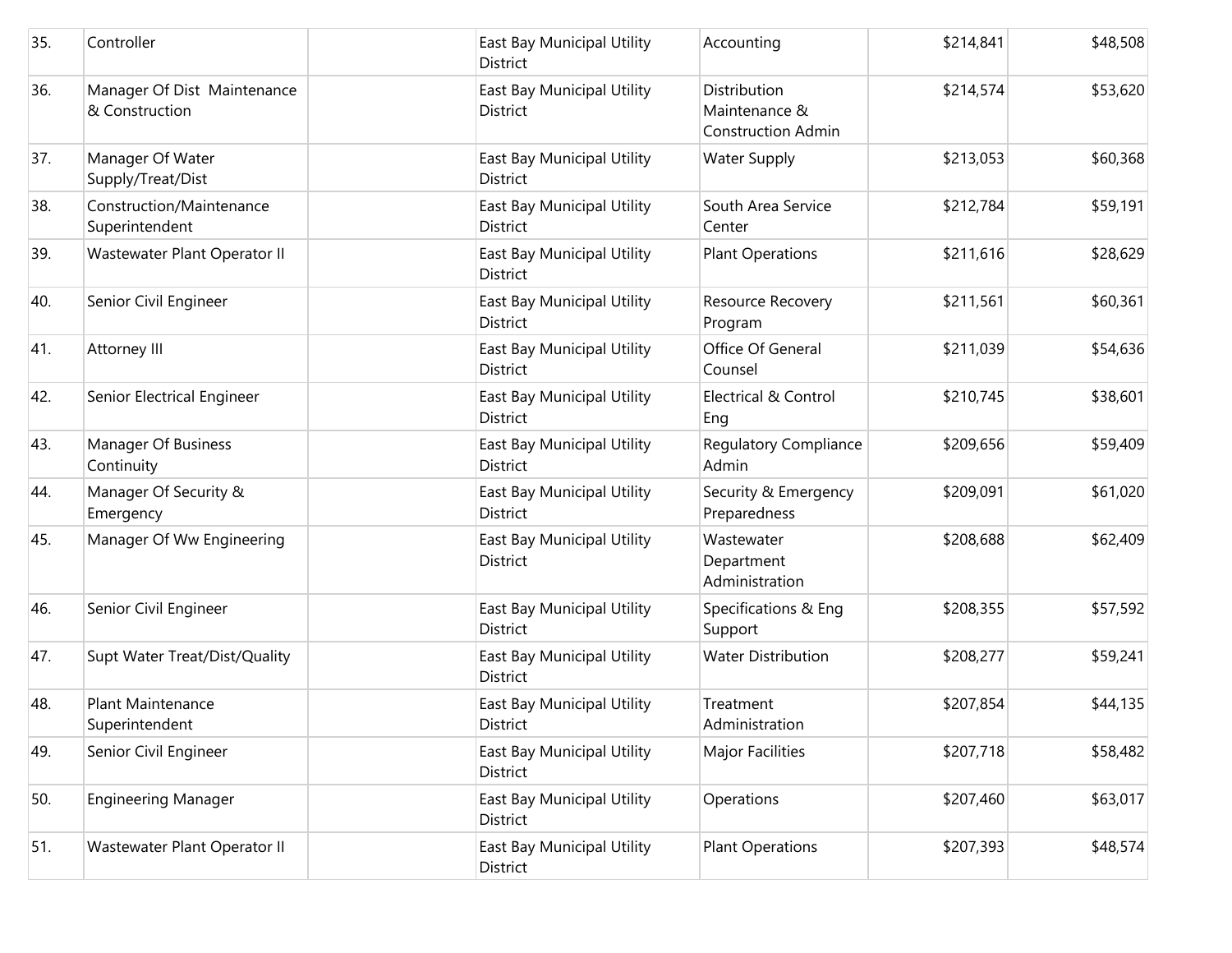| 52. | Senior Civil Engineer                      | East Bay Municipal Utility<br>District        | Pressure Zone Planning                     | \$206,925 | \$57,567 |
|-----|--------------------------------------------|-----------------------------------------------|--------------------------------------------|-----------|----------|
| 53. | Superintendent Of Pardee                   | East Bay Municipal Utility<br><b>District</b> | Pardee                                     | \$206,131 | \$57,800 |
| 54. | Attorney III                               | East Bay Municipal Utility<br>District        | Office Of General<br>Counsel               | \$206,068 | \$58,825 |
| 55. | Manager Of Maintenance<br>Support          | East Bay Municipal Utility<br><b>District</b> | Maintenance Support<br>Admin               | \$205,077 | \$60,606 |
| 56. | Manager Watershed &<br>Recreation          | East Bay Municipal Utility<br>District        | Local Watershed &<br>Recreation            | \$204,961 | \$61,350 |
| 57. | Construction/Maintenance<br>Superintendent | East Bay Municipal Utility<br><b>District</b> | East Area Service<br>Center                | \$204,917 | \$54,348 |
| 58. | Senior Civil Engineer                      | East Bay Municipal Utility<br><b>District</b> | <b>Water Supply</b><br>Improvements        | \$204,830 | \$57,587 |
| 59. | Wastewater Shift Supervisor                | East Bay Municipal Utility<br>District        | <b>Plant Operations</b>                    | \$202,584 | \$42,598 |
| 60. | Manager Of Real Estate<br>Services         | East Bay Municipal Utility<br>District        | <b>Real Estate Services</b>                | \$202,519 | \$43,931 |
| 61. | Manager Of Ww Treatment                    | East Bay Municipal Utility<br>District        | Wastewater<br>Department<br>Administration | \$202,057 | \$57,789 |
| 62. | Construction/Maintenance<br>Superintendent | East Bay Municipal Utility<br><b>District</b> | Pipeline                                   | \$202,052 | \$50,179 |
| 63. | Manager Of Water Supply<br>Improvement     | East Bay Municipal Utility<br><b>District</b> | <b>Water Supply</b><br>Improvements        | \$201,473 | \$59,236 |
| 64. | Principal Management Analyst               | East Bay Municipal Utility<br>District        | <b>Treasury Operations</b>                 | \$201,277 | \$59,647 |
| 65. | Contract Equity Administrator              | East Bay Municipal Utility<br><b>District</b> | <b>Contract Equity Office</b>              | \$201,202 | \$43,046 |
| 66. | Senior Civil Engineer                      | East Bay Municipal Utility<br><b>District</b> | Distribution System<br>Planning            | \$201,073 | \$48,552 |
| 67. | Attorney III                               | East Bay Municipal Utility<br>District        | Office Of General<br>Counsel               | \$200,661 | \$39,415 |
| 68. | Principal Management Analyst               | East Bay Municipal Utility<br>District        | <b>Budget Office</b>                       | \$200,202 | \$57,686 |
| 69. | Attorney III                               | East Bay Municipal Utility<br>District        | Office Of General<br>Counsel               | \$200,164 | \$60,863 |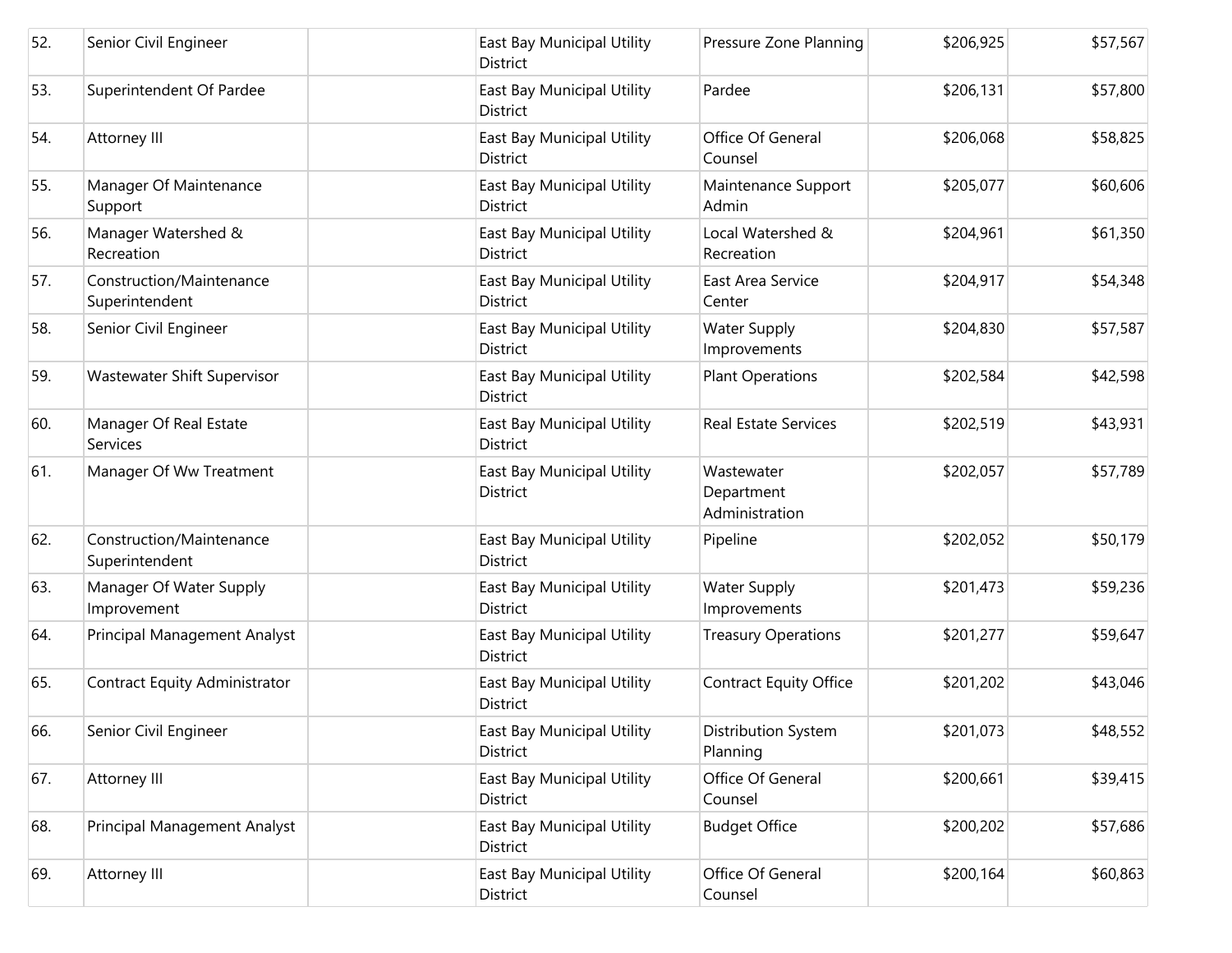| 70. | Superintendent Of Aqueduct                 | East Bay Municipal Utility<br>District        | Aqueduct                                   | \$199,550 | \$57,593 |
|-----|--------------------------------------------|-----------------------------------------------|--------------------------------------------|-----------|----------|
| 71. | Manager Of Recruitment &<br>Clas           | East Bay Municipal Utility<br><b>District</b> | Recruitment And<br>Classification          | \$199,312 | \$60,071 |
| 72. | Wastewater Plant Operator II               | East Bay Municipal Utility<br>District        | Chevron Reclamation<br>0 & M               | \$199,156 | \$50,423 |
| 73. | Maintenance Superintendent                 | East Bay Municipal Utility<br><b>District</b> | <b>Facilities Maintenance</b>              | \$198,978 | \$57,600 |
| 74. | Senior Civil Engineer                      | East Bay Municipal Utility<br>District        | Distribution<br>Engineering                | \$198,640 | \$62,120 |
| 75. | Maintenance Superintendent                 | East Bay Municipal Utility<br><b>District</b> | Maintenance Support<br>East                | \$198,067 | \$57,567 |
| 76. | <b>Accounting Systems Supervisor</b>       | East Bay Municipal Utility<br><b>District</b> | Accounting                                 | \$197,494 | \$35,372 |
| 77. | Senior Electrical Engineer                 | East Bay Municipal Utility<br>District        | Scada Engineering<br>Section               | \$197,355 | \$47,703 |
| 78. | Manager Of Lab And Tech<br>Services        | East Bay Municipal Utility<br><b>District</b> | Wastewater<br>Department<br>Administration | \$196,345 | \$57,664 |
| 79. | Construction/Maintenance<br>Superintendent | East Bay Municipal Utility<br>District        | Central Area Service<br>Center             | \$196,295 | \$55,859 |
| 80. | Manager Of Ww Environmental<br>Sv          | East Bay Municipal Utility<br>District        | Wastewater<br>Department<br>Administration | \$196,072 | \$60,027 |
| 81. | Senior Civil Engineer                      | East Bay Municipal Utility<br><b>District</b> | Project And<br>Construction<br>Management  | \$196,010 | \$49,026 |
| 82. | Supt Water Treat/Dist/Quality              | East Bay Municipal Utility<br>District        | System Water Quality<br>Section            | \$195,773 | \$58,522 |
| 83. | <b>Treasury Manager</b>                    | East Bay Municipal Utility<br>District        | <b>Treasury Operations</b>                 | \$195,255 | \$21,166 |
| 84. | Manager Of Environmental<br>Compliance     | East Bay Municipal Utility<br>District        | Environmental<br>Compliance                | \$194,486 | \$59,313 |
| 85. | Senior Civil Engineer                      | East Bay Municipal Utility<br>District        | Geotechnical<br>Engineering                | \$194,328 | \$38,592 |
| 86. | Maintenance Superintendent                 | East Bay Municipal Utility<br>District        | Maintenance Support<br>West                | \$194,222 | \$56,750 |